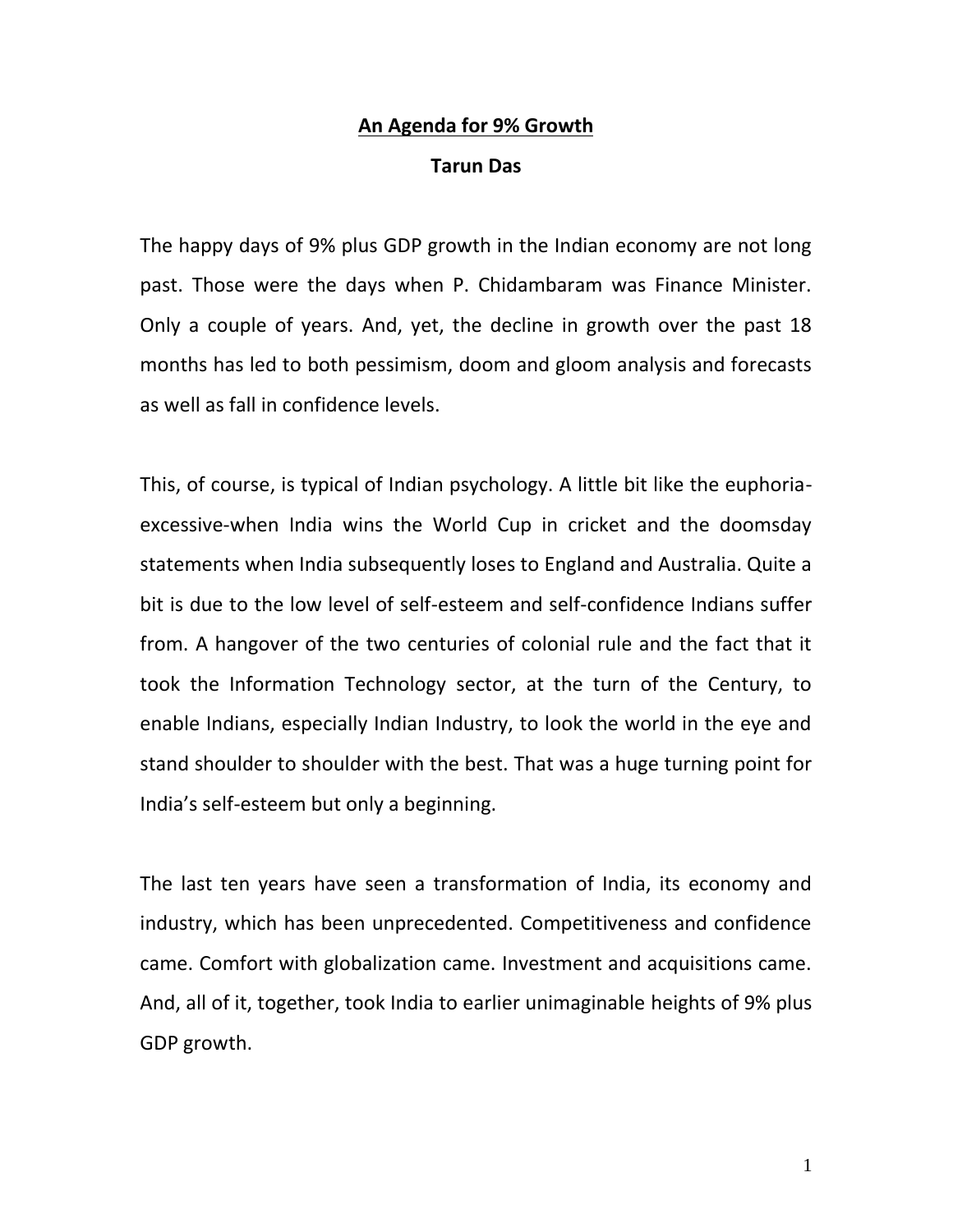But, the global economy and its deep crisis had more challenges in store for the Indian economy. Plus, the fact that since 2009 the focus shifted from high economic growth to social reforms, social development and social inclusivity, to help build a more equitable society. In effect, a different developmental and growth model from many other countries. Unfortunately, whilst the idea was great, the pre-requisite for all of this has to be high economic growth to generate the resources which are essential for social reforms.

Its now a turnaround Job. To get back to 9%. Not impossible. Certainly, possible. But, the constant refrain by many seeking "bold reforms" seems unnecessary and unwise. Likewise, the song of passing fresh legislation since bipartisan support in Parliament is the exception and certainly not anywhere near the rule. And, even new policies, such as opening Multi- Brand Retail to FDI, are fraught with challenges because of divergent political views.

So, what is the way forward? Or, rather, back to 9% growth levels? Is it a pipedream? Is it impossible? Is it feasible? Here are some suggestions to make it happen. None of these are earth-shaking but just focusing on specifics, the micro, rather than the macro. On execution and implementation. On moving ahead where there is space and opportunity.

First, the Public Sector industries in the country are still a very significant part of the economy, especially in Manufacturing, Steel, Capital goods,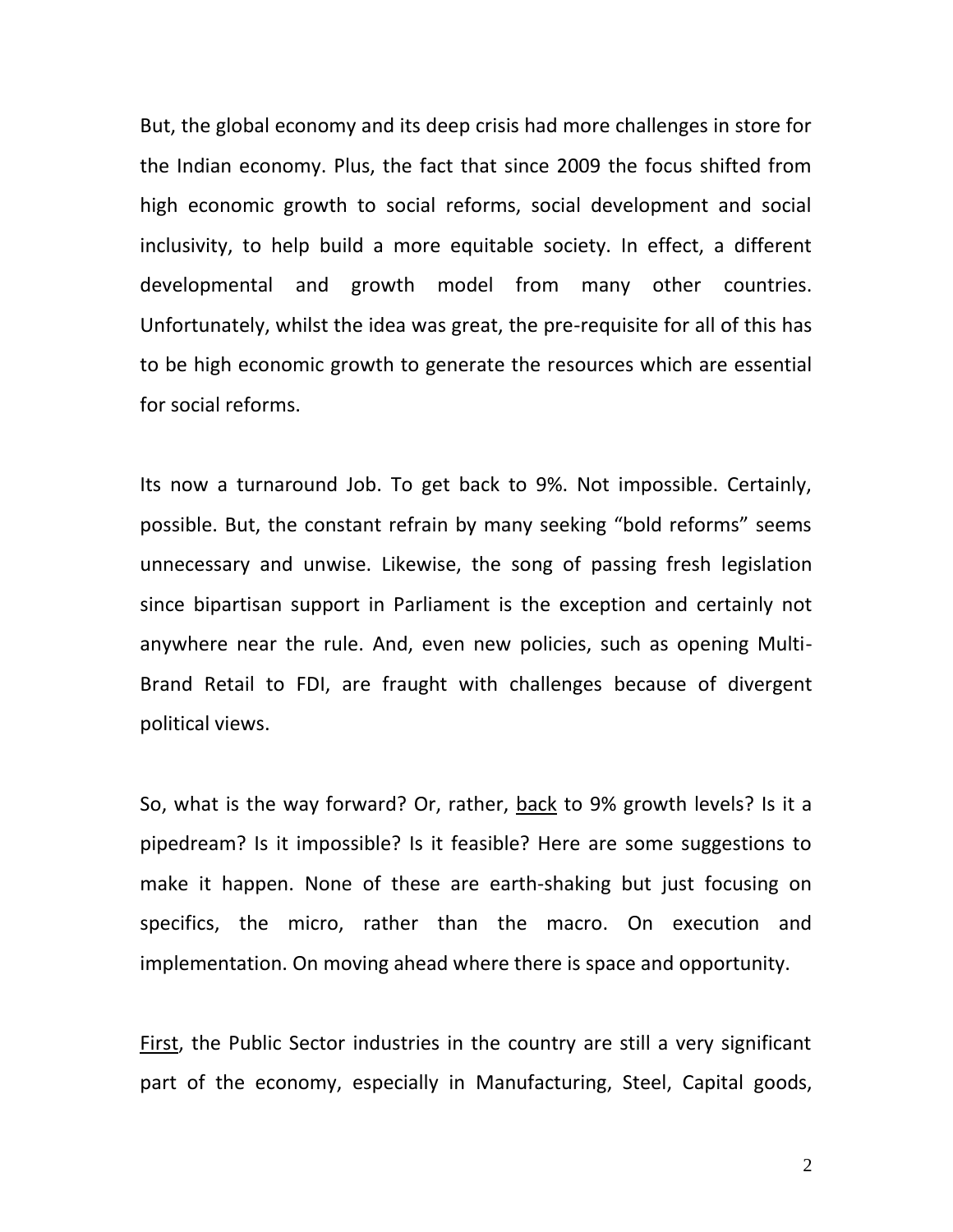Defence production etc. Their weightage in Indian's industrial production is significant but they seem to be the orphans of the Indian economy. Many of the PSUs have the ability to enhance their investment, capacity, production and export, given support by way of quick approvals and facilitated implementation.

This just does not happen. These orphans are subjected to political and bureaucratic interference, many demands, huge delays in approvals and the country loses out. The economy suffers. Some of the finest corporates in the country are NTPC, BHEL, BEL, HAL, etc, to name just a few. If the owner and parent could give positive attention to the Public Sector and free them, equip them with truly independent strong Boards and autonomy, this group could help add nearly 1% to India's GDP growth.

There is urgent need to review the handling of PSUs by Government. Right now, there are several Ministries and Departments "administering" PSUs. The need now is for an independent "Public Sector Authority" (PSA) to deal with all of the PSUs in a coordinated manner. Ministries are supposed to be for policy-making, not to manage or oversee management. Let the PSA be formed to deal with this aspect, mandated to build a strong, competitive Public Sector.

This may sound like heresy but, around the world, there is increasing acceptance that the mixed economy model is the way to go-a strong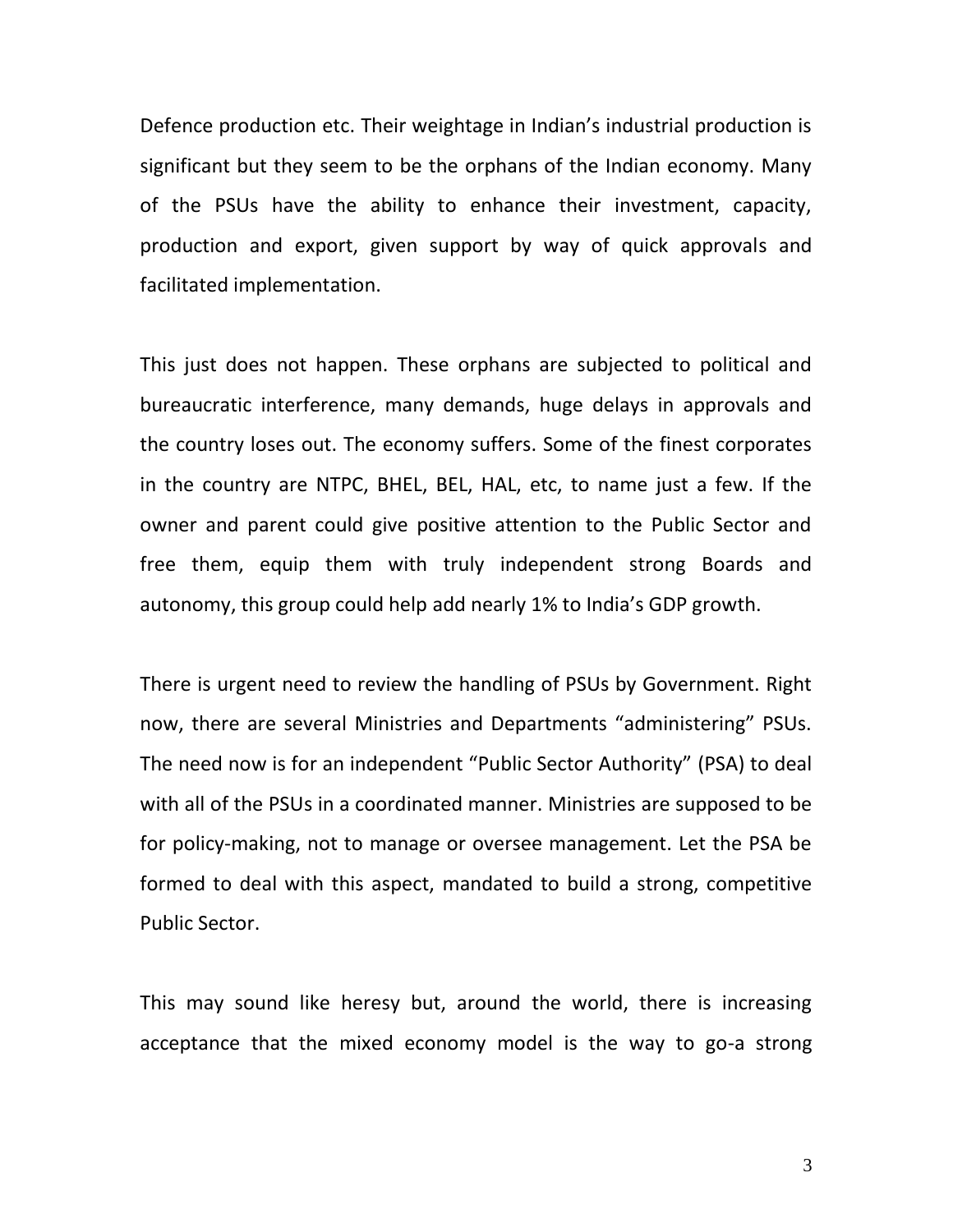private sector and a strong public sector. France is an excellent example of this model. India was. India needs to get back to its roots.

The Public Sector is in heavy investment industries and sectors. Not easy for private sector to generate the huge resources required for very long term returns to accrue. Therefore, to safeguard India's National Security, the Public Sector has to continue to play a significant role in the national economy. There is no choice. This is a "given".

Another aspect of Public Sector rebuilding is the Disinvestment process. This needs to be re-started so that the people of India have shares in PSUs, are actually and directly, shareholders, seeking strong corporate governance and accountability. This is just not about generating funds for the deficit to be reduced though this, too, is very critical. It is also for the long term sustainable viability of the PSUs. In the short term it also aids the deficit reduction challenge which the Finance Minister faces currently.

A study of PSU Boards does show that many respected persons are members of such Boards. Inspite of this, the perception is strong that PSUs are not independent, are subject to political and bureaucratic direction and intervention. Creating a separate, independent Public Sector Authority will go a long way towards freeing PSU chiefs from the day-to-day harassment from different quarters. The PSA will not eliminate this challenge but, at least, the variations in demands and pressures would be greatly minimized.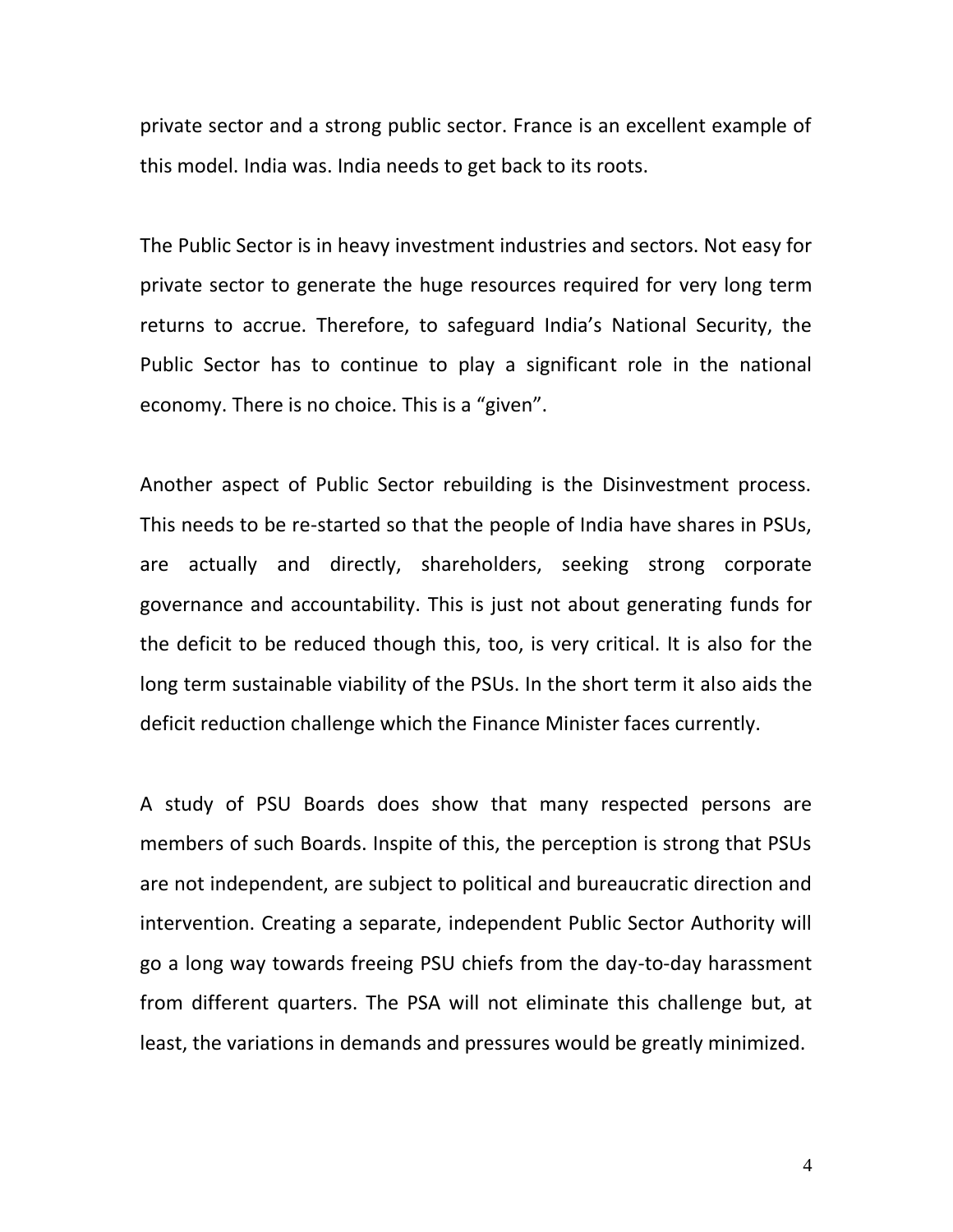The Public Sector, therefore, is a big part of the answer to bring back 9% GDP growth and the sooner PSUs get this recognition and support, the sooner the target will be achieved.

A second major area for action is infrastructure –roads and highways, railways, ports, airports, waterways, housing, urban development, etc. These are huge areas of economic activity often managed by single authority, eg, NHAI roads and highways; Railways; Airport Authority of India (AAI)/airports except where private sector has taken over, such as Hyderabad, Bangalore, Mumbai and Delhi; Port Trusts/Ports; Inland Water Transport Authority/Water; National Housing Bank and HUDCO/Housing; JNUURM/Urban development. There are others such as DMIC/Delhi Mumbai Industrial Corridor.

What is their implementation record? How are these functioning? From all accounts, not too well. Hence, "Construction" of infrastructure which is a huge lever for economic activity and employment, is at a level far below potential.

Across the country, these agencies, and others in similar areas, need to increase Construction activity through implementation of projects and programmes. The Finance Minister, who is, the most efficient and competent Minister-level "Manager" needs to review the situation, agency by agency, and get them moving faster forward.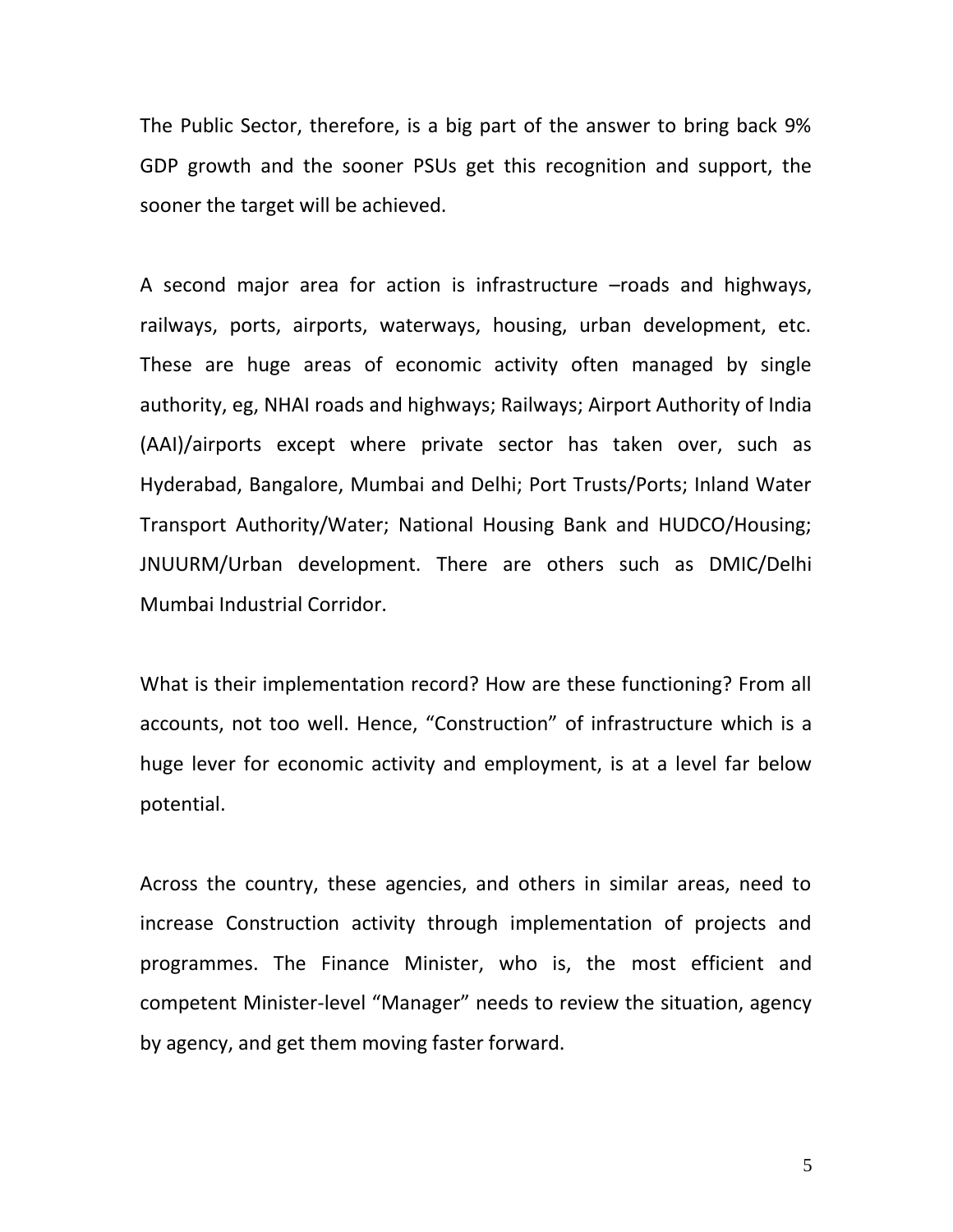Infrastructure, especially construction, of any kind, anywhere in the country, can add 1% to GDP growth. No question about that. And, it can be done. Its all about management of implementation. Its all about the "How" (to do), going beyond the "What" (to do). This is actually strength of the private sector-getting projects done on time and within budgets. But, there is no reason why the various agencies mentioned earlier cannot do likewise. If there is need, and there may well be, external expertise can be associated or inducted to strengthen and deepen the implementation and execution capability.

A third area of attention is the Private Sector.

Before the deregulation of the early 90s, the private sector was a "bit" player in the economy. A general perception-that the private sector was either out of or in the corner of the economy "room". But, over the last 20 years, the private sector has evolved and is located in the centre of the room. It, therefore, can make a huge difference to the economic growth of India.

Today, the Private Sector is not investing or indicates that the problems are such that investment is not possible. How is this to be tackled? Macro statements, speeches and talk have no value. No conviction. Confidence and Investment will happen only if there is action and problems, perceived or real, are addressed and resolved. This, again, calls for "Micro" action. Take the Top 100 companies/groups (Tata Group alone has, reportedly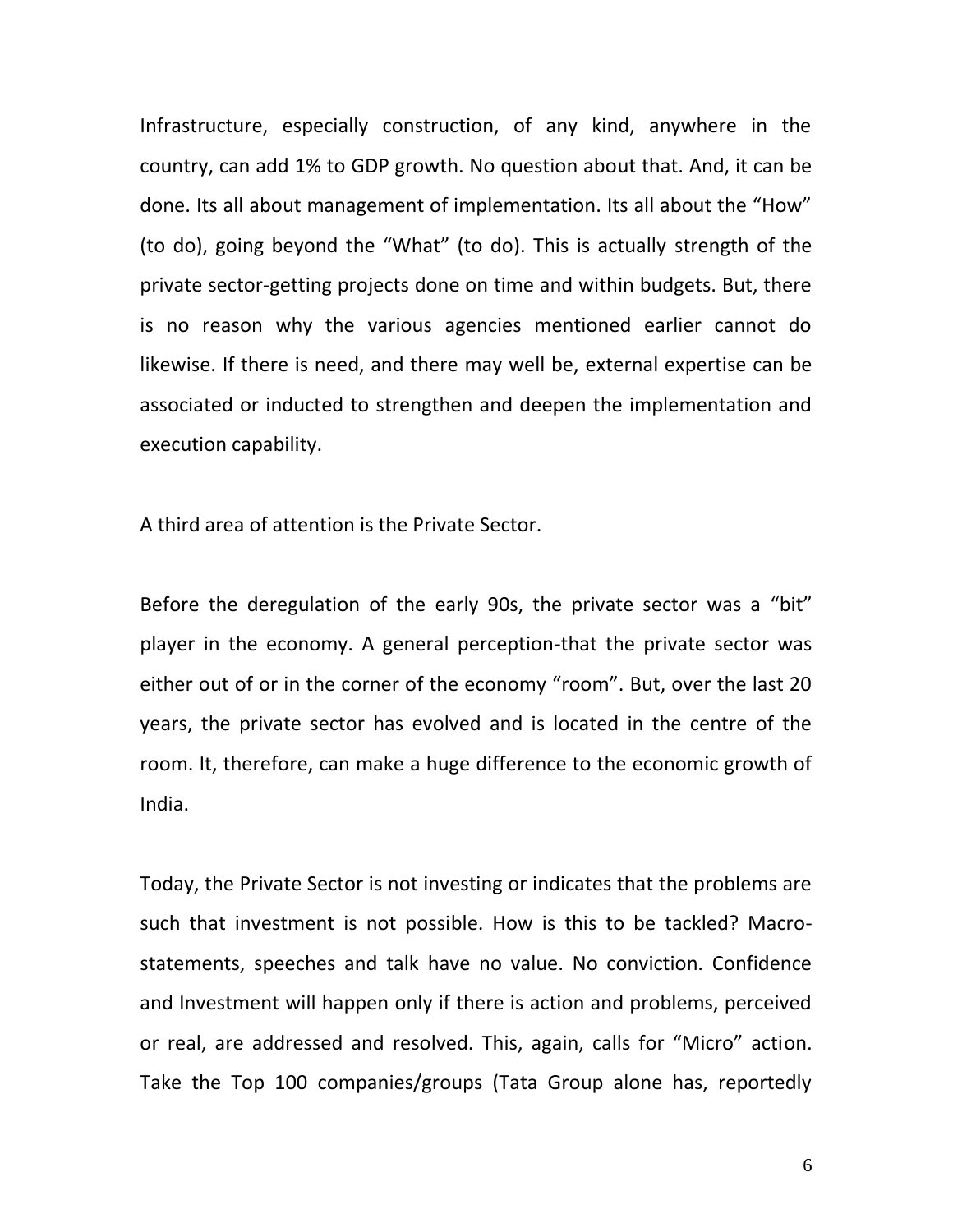around 100 companies) and the top echelons of the Finance Ministry, supported by other relevant Ministries, need to engage each major corporate group in an urgent dialogue.

The dialogue is not to be "academic". It is to be very practical and focused. What project is planned? Where is the bottleneck? How is it to be resolved? And, resolve it FAST.

This is only the Top 100 but their tentacles connect with thousands of ancillaries, vendors, suppliers, and partners. So, in the process of clearing the implementation of the Top 100, the SME Sector in the country will benefit.

And, if this exercise is extended beyond the Top 100 to the next 100 and so on to touch 500 companies of the private sector, India will gain another 1% or more in GDP growth.

The final suggestion in the area of manufacturing and infrastructure relates to Defence Production. It is slightly more long-term in impact but hugely important.

India's Defence budget is massive. India's requirements of Defence Equipment are enormous. For the Army, Air Force and Navy. Not to mention the paramilitary and other security forces.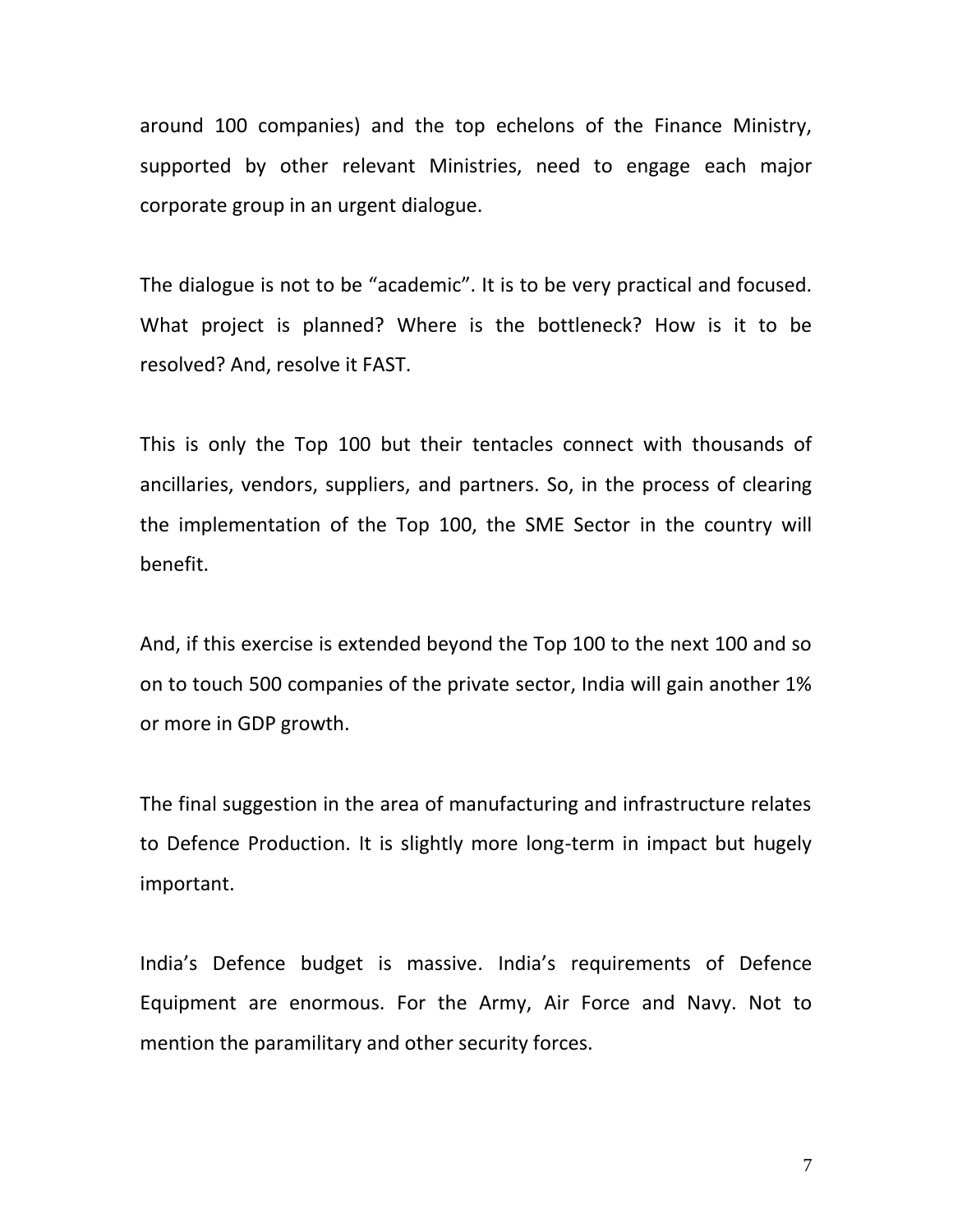Currently, India's needs are met largely through imports essentially from the private sector MNCs overseas. It is commonly said that over 70% of defence equipment needs are imported. Less than 30% made in India. This ratio can be reversed. 70% made in India, 30% imported. The result, huge additionality of production, skills, technology and employment within the country.

One key issue is Technology. India needs and wants upto date, advanced Technology. Not outdated. Not obsolete. Not inefficient. Not good enough to deal with possible conflict situations.

Technology is the most precious asset to any company which has developed it, owns it. It takes years of R&D to develop State of the art Technology and no company is going to part with it under any circumstances. Sales-yes. Transfer or sharing? No. and, yet India needs local manufacture. For this, the companies must be allowed to manufacture in India with management and ownership control. 26% FDI is no good. 49% FDI will not work. 51% to 100% has to happen. Plus, long term stability assured. No retrospective changes ever!

And, this can change the Defence Production scenario in India. Plus, 1% additional GDP growth just from the Defence sector because the numbers are so big as to be almost frightening. Massive industrial assets would be created in India. Costs would fall. People would get jobs and training, from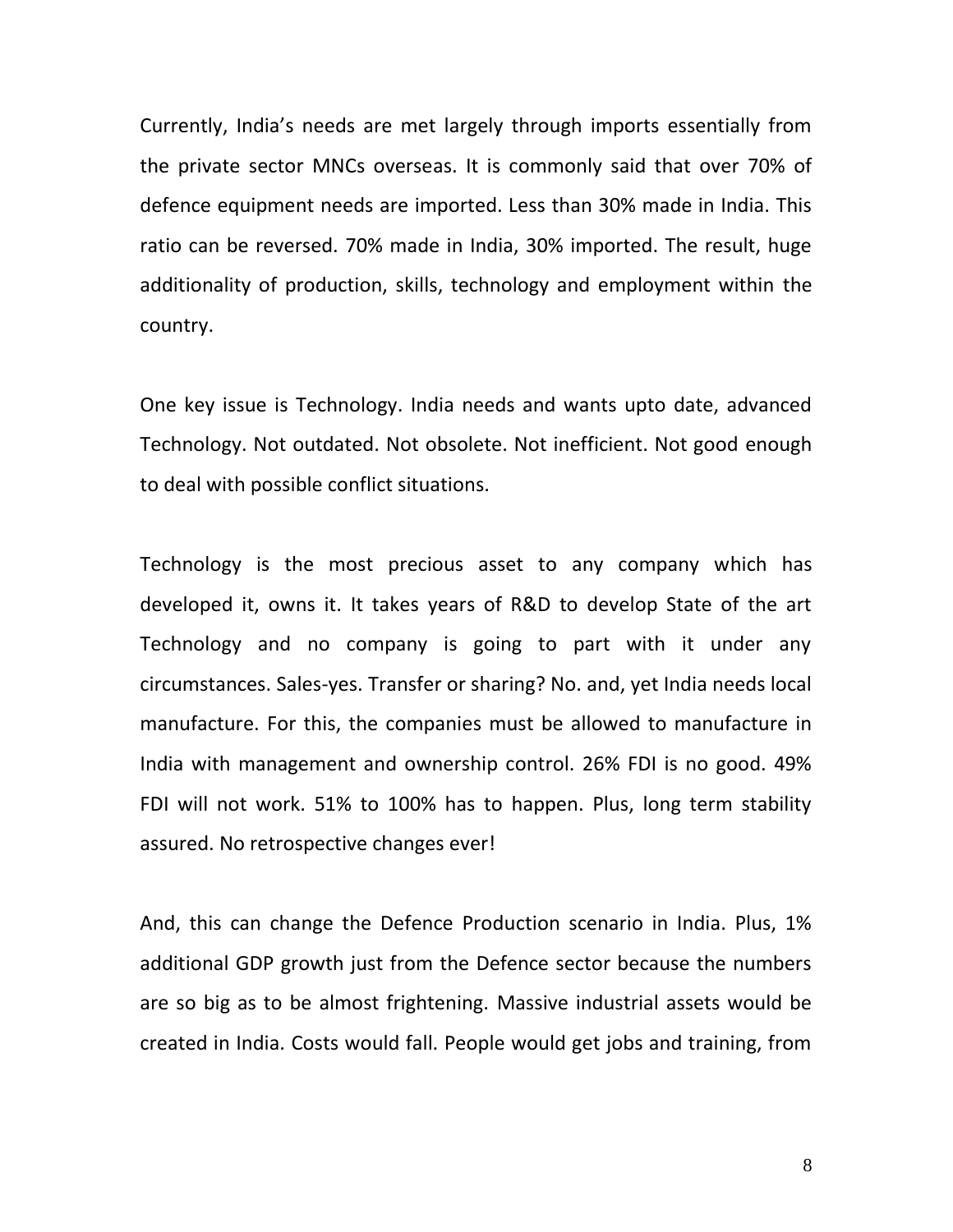the blue- collar to the top manager. This is a huge win-win for India. And, enhance National Security.

The impact of rapid growth of the public and private sectors in manufacturing, as well as defence production, would lead to an explosion of new enterprises in the small and medium industry sector, so vital to entrepreneurship building and employment. At a conservative estimate the whole range of manufacturing and infrastructure industries can add at least 2 percentage points to India's economic growth and several points to its industrial growth.

The Indian economy currently has a structure very different to 25-30 years ago. The new players, and a significant one at that, is the Services Sector. Not just information technology. Engineering, Consulting, Legal, Accounting, Maintenance, Retail etc etc etc. This segment of the economy has truly exploded with growth and entrepreneurship over the last 10-15 years, representing nearly 60% of the country's economy.

Though the Services Sector growth has slowed over the last 18 months, any pickup of the economy, signs of which are emerging, will automatically bring an upswing in the services sector. Representing, as it now does, well over 50% of the economy, its growth rate reverting to double digit figures, will add significantly to the GDP growth of India.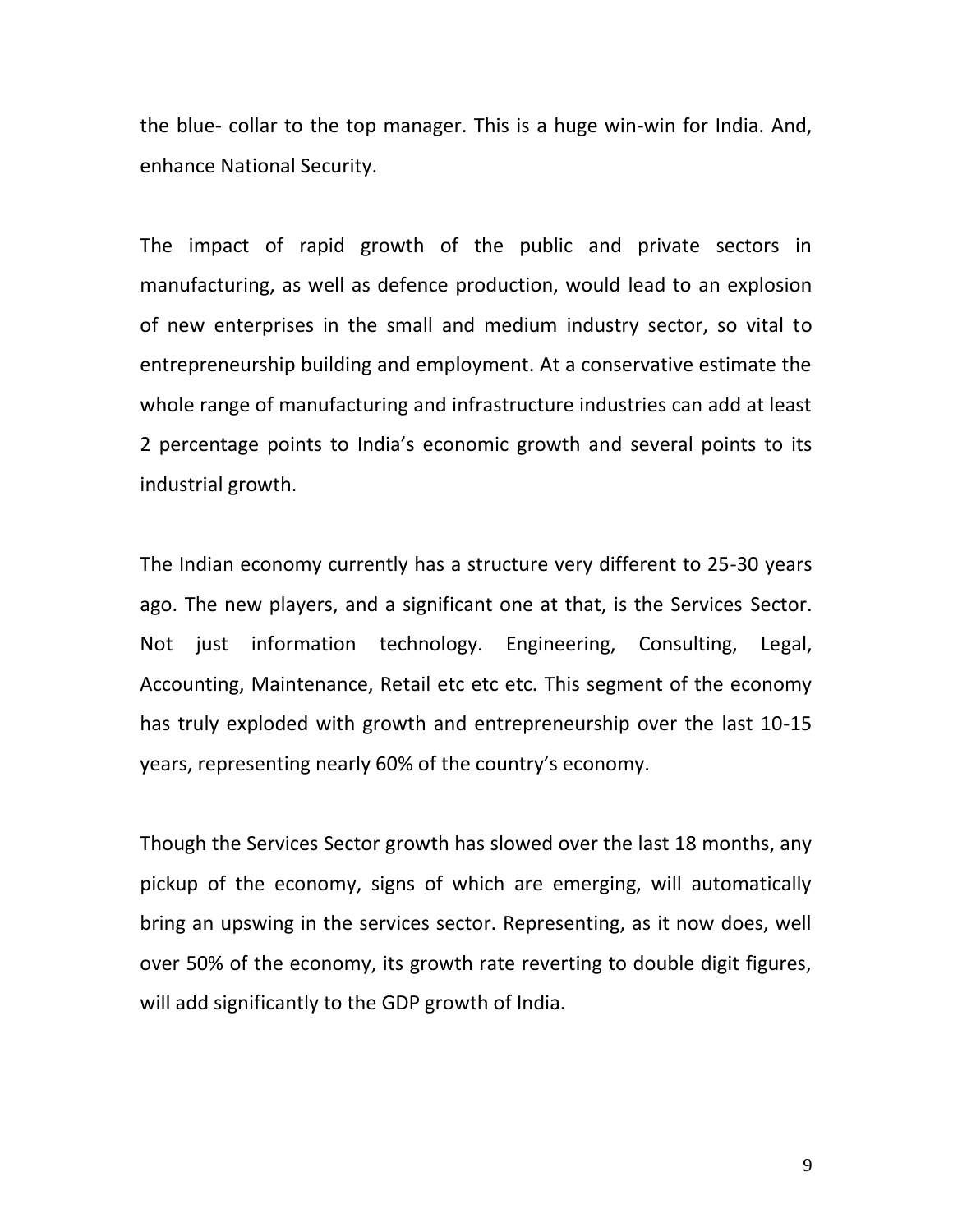And, this growth is not necessarily dependent on Government action except to provide an enabling environment for enterprise and growth. After a lapse of 3 years, since 2009, there are clear signs of Government initiatives to do just that.

Finally, Agriculture which was 40% of GDP, 30 years ago, but is now only 15%, an annual growth of 3% per annum is a reasonable expectation, given the actions being taken for modernization, storage, prevention of waste, expansion of food processing industries, etc. Whilst Agriculture will not add big numbers to the GDP growth rate, its steady growth itself is an important benchmark for higher growth.

So, a brief review of industry, infrastructure, services and agriculture shows the way to get back to the much higher rates of growth, 9% and above, which India experienced in the 2004-2008 period. The structure of the economy has changed enormously in recent decades which provides the framework for higher growth. In this, the private sector plays a much larger role but the public sector, too, has a major part to play.

In addition, the savings and investment rates, currently are way higher at more than 30% of GDP, compared to just over 20% in the 1980s. The current level reflects a decline over the high 30s a few years ago but it is still much higher. Also, the private sector's share in savings and investment is much more than before. Its efficiency of use of capital is higher which,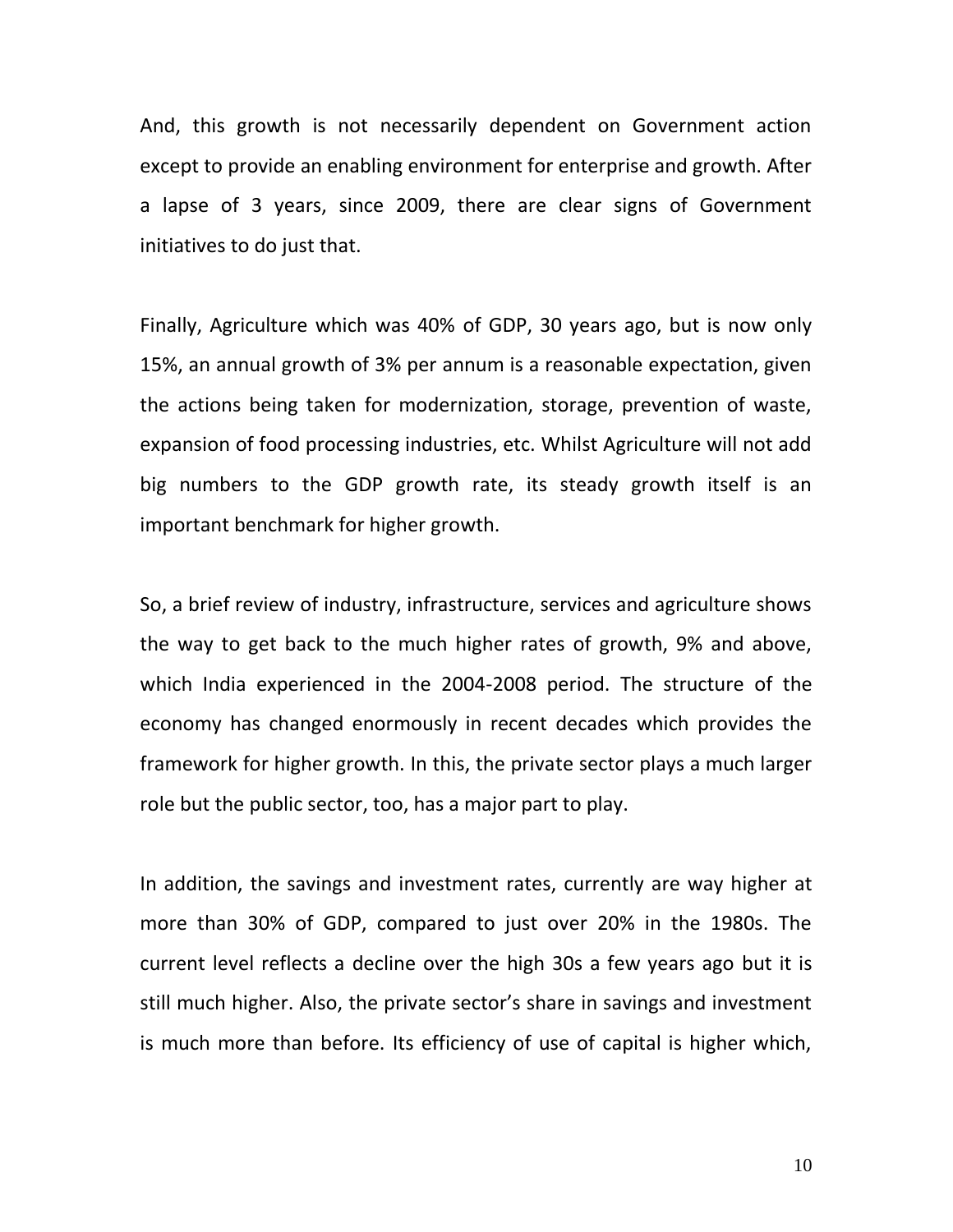again, adds strength to the economy, giving cause for confidence in achieving the high growth rates which India has achieved.

What is it that Government needs to do? Or, not to do?

A number of things- -more space and freedom to all of industry and entrepreneurship making business easier to do. This applies to both the public and private sectors. And, this would include a de- freeze on issues such as environment, and land, both of which have held back growth and investment.

A critical way forward for Government, which has started with the increase in diesel prices, is to control the deficit, in fact, reduce it and bring back balance in the economy's financial and fiscal health. This is all the Government needs to do, allowing the rest to happen in a free flow.

The Economy is again poised for a confident return to 9% growth with the leadership team in place in North block, managing the Finance Ministry, a proactive Prime Minister and his team and a expert advice coming in from the fiscal consolidation and tax sides. Already, confidence levels are rising and sentiment on an upswing.

The agenda for 9% growth is neither unreal nor unachievable. Practical, steady policies, management and implementation, which are already in evidence, under the leadership of P.Chidambaram are showing the way to a